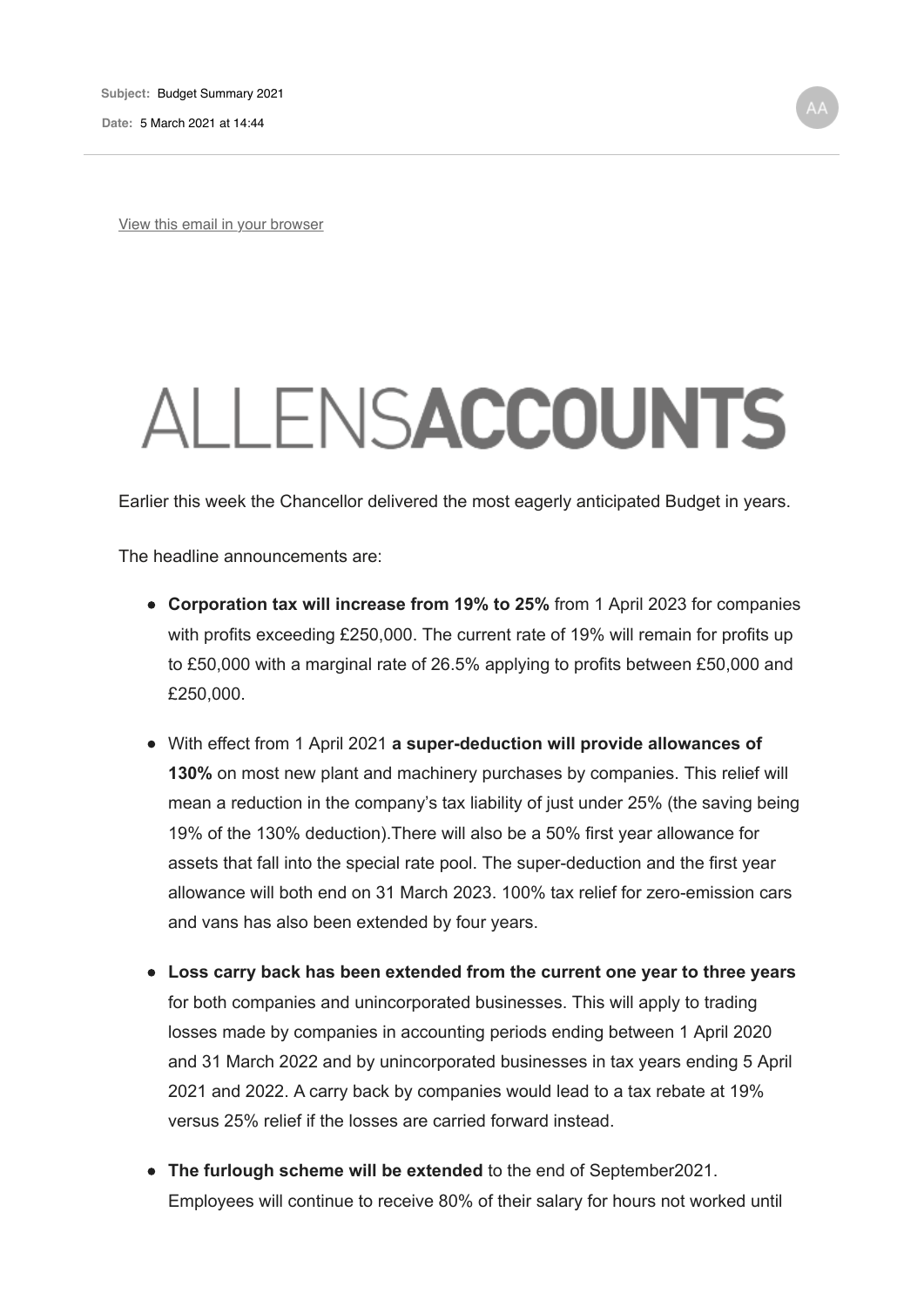the scheme closes, but from July 2021 employers will be asked to make a contribution of 10%, rising to 20% in August 2021 and September 2021.

- **The self-employment income support scheme ('SEISS') will also be extended** with a fourth grant designed to cover the period from February 2021 to April 2021, with payment of up to 80% of three months' trading profits capped at £7,500. Claims will open from late-April. There will then be a fifth grant covering May 2021 to September 2021 of up to three months of average profits. The grant level will reduce to 30% if a claimant's turnover has fallen by less than 30%. Self-employed taxpayers who filed their 2019/20 tax returns before midnight on 2 March 2021 will be eligible to apply for the grants.
- **The 5% reduced rate of VAT in the hospitality and tourism industries has been extended** until 30 September 2021. A 12.5% rate will then apply for a further six months until 31 March 2022. The reduced rate applies to business including pubs, coffee shops, as well as staycations and tourist attractions. This will mean the UK will have 4 rates of VAT for the first time since the 1970s.
- **The pensions Lifetime Allowance will remain** at its current level of £1,073,100 until April 2026, removing the usual annual incremental rises. However, this was the only announcement on pensions with no move to change the current position on tax relief, which will be a relief for many higher rate taxpayers.
- A number of **other allowances and bands will be frozen until 2026** including the personal allowance, higher rate income tax threshold, NIC thresholds, Capital Gains Tax annual exemption, Inheritance tax nil rate band and VAT registration threshold.
- Against expectations there were **no changes announced to Capital Gains Tax** rates or allowances.
- A **Recovery Loan Scheme** will run from 6 April 2021 until 31 December 2021, providing loans and other types of finance up to £10 million over six years. A business will need to show that it is a viable business and has been impacted by COVID. The Government will guarantee 80% of the loan and no personal guarantees will apply for loans of up to £250,000.
- **The nil rate stamp duty land tax on sales up to £500,000 will remain** in place for a further three months and will end on 30 June 2021. The threshold will be reduced to £250,000 until 30 September 2021 before returning to its usual level of £125,000 from 1 October 2021.